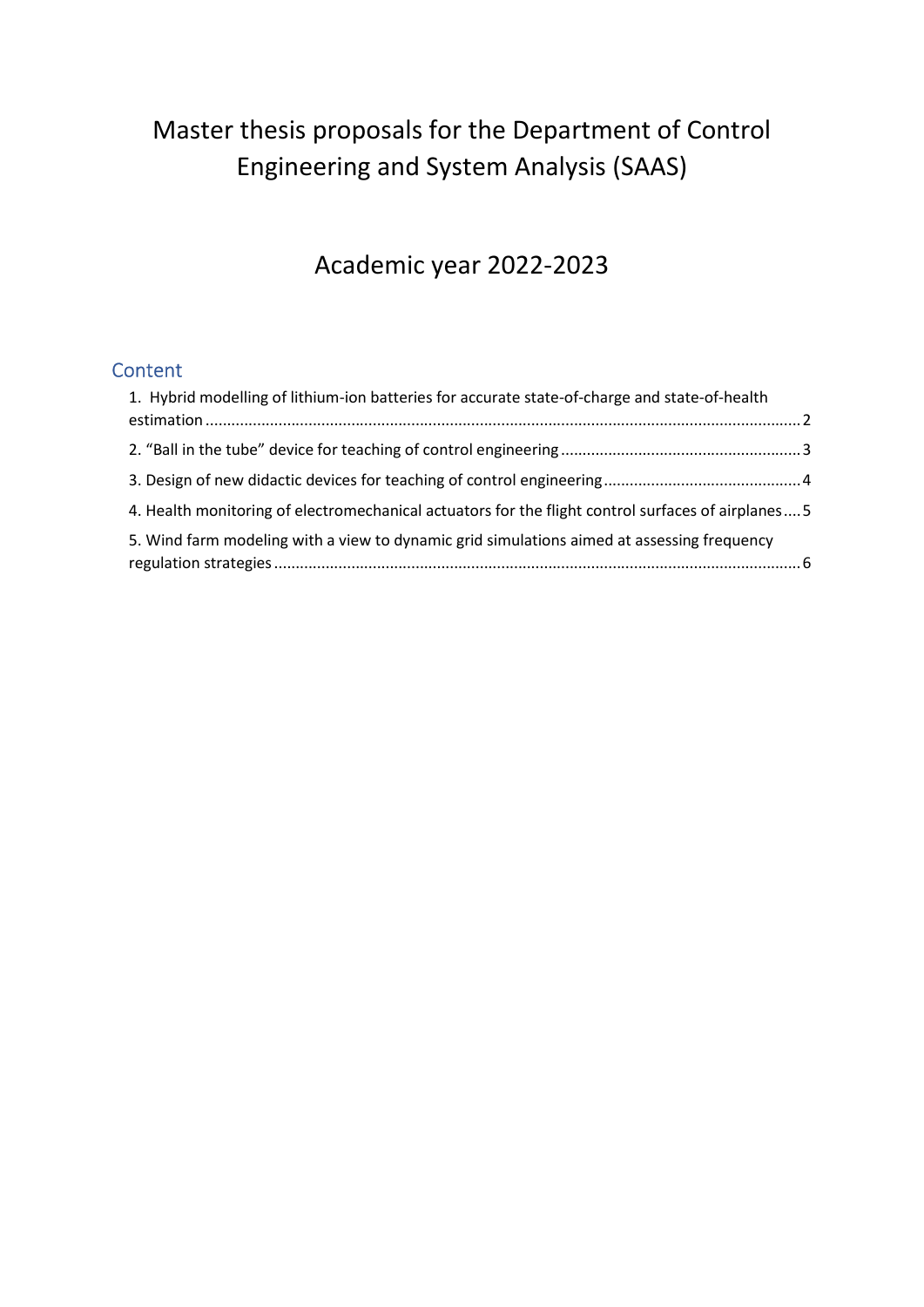## 1. Hybrid modelling of lithium-ion batteries for accurate state-of-charge and state-ofhealth estimation

#### Supervising team

Michel Kinnaert and Luis D. Couto, Michel.Kinnaert@ulb.ac.be and lcoutome@ulb.ac.be, SAAS, ULB

#### Context of the work:

Renewable energies and electric transportation are the cornerstones for developing a sustainable future society. Energy storage is fundamental in this context, in order to store surplus of energy and use it when the wind does not blow, or to produce vehicles that do not pollute the environment. Among the possibilities, lithium-ion batteries are the technology of choice given their high energy capacity and efficiency. However and in contrast with other battery technologies, the benefits of lithium-ion batteries come at the price of careful monitoring requirements.

Among the different tasks of a monitoring system for lithium-ion batteries, the estimation of the stateof-charge (SOC) and state-of-health (SOH) is possibly the most important one. The SOC for a battery is equivalent to the level indicator for a fuel tank, i.e. it is the energy available with respect to the total energy. The SOH is related with the age of the battery, and it decreases continuously with battery usage. Several approaches notably based on state observers have been developed for SOC estimation. However, these observers rely on an accurate model of the battery, which is difficult to obtain especially as multiple and intertwined degradation processes start to occur. To account for these processes is then key to track/model the evolution of the SOH as the battery ages.

The objective of this thesis is to study the incorporation of machine learning techniques to learn from data the degradation of the battery while resorting to a physics-based model to incorporate the electrochemical principles behind battery standard operation. The work will rely on a detailed battery cell simulator as well as experimental measurements.



Figure 2. Simple diagram of hybrid physics-machine learning model for lithium-ion batteries.

Requested skills: Basic knowledge in programing and control theory.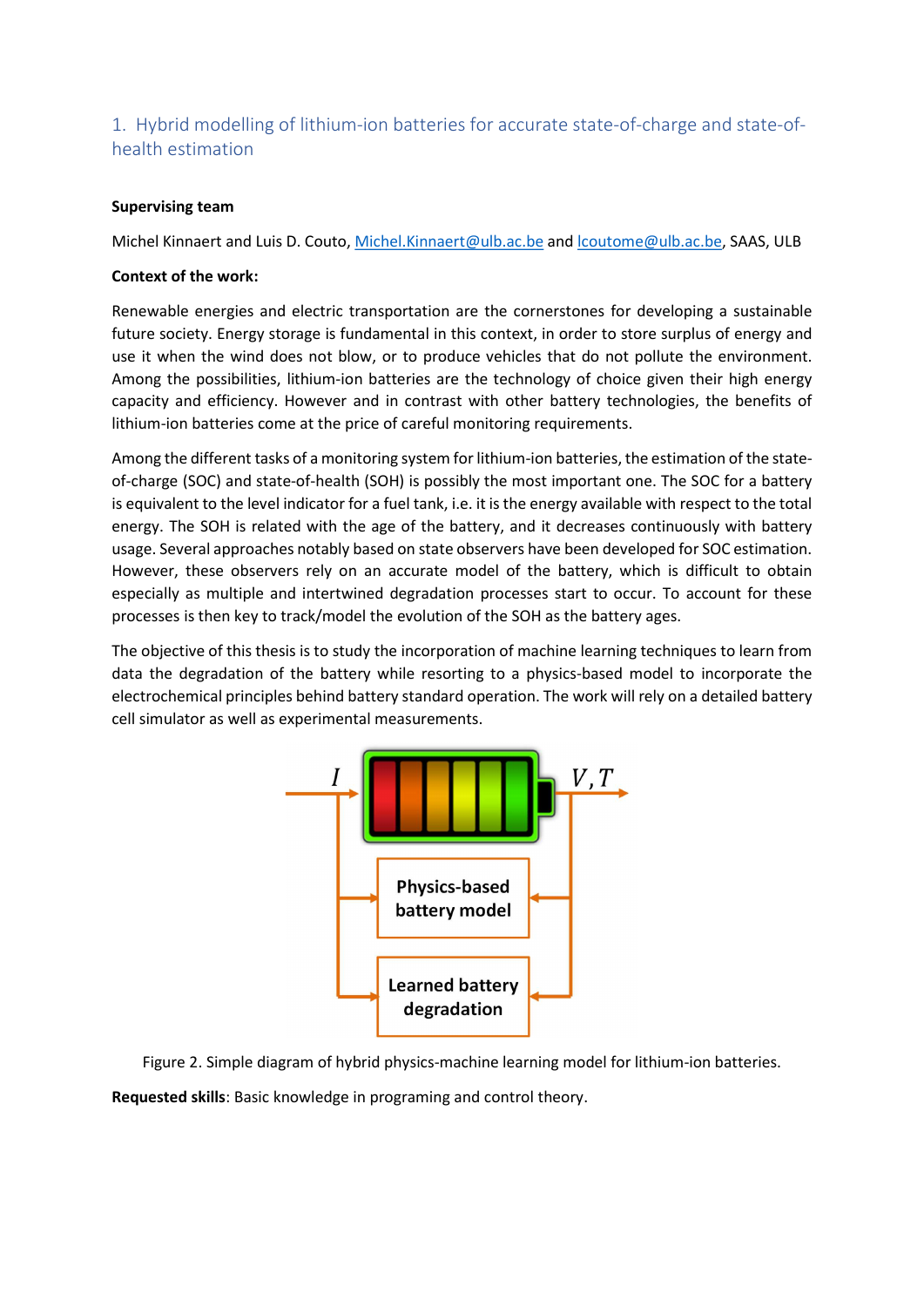### 2. "Ball in the tube" device for teaching of control engineering

#### Supervising staff

Laurent Catoire (Laurent.Catoire@ulb.be) , SAAS, ULB Michel Osée (Michel.Osee@ulb.be), BEAMS, ULB Michel Kinnaert (Michel.Kinnaert@ulb.ac.be), SAAS, ULB François Quitin (fquitin@ulb.ac.be), BEAMS, ULB

#### Context:

The framework of the project is the teaching of control system theory to future engineers. The goal consists in designing new modular, evolving, and open-source solutions to provide a better, more practical learning experience to the student.

Different prototypes have been realized, including a prototype using a DC motor as an actuator and a data acquisition board for the real-time implementation of the controllers and another using a brushless motor and a Python-based software for the controller implementation. Different distance sensors were also tested to measure the position of the ball: an IR sensor and a laser sensor.

The objective of this project is to analyze the existing setups and to come up with a more modular and flexible solution both regarding the electronic part and the mechanical part of the device. Particular attention will be paid to the modeling of the device and the adequacy between the model and the behavior of the real process. With regard to the mechanical part, various options should be investigated to ensure that the setup can behave either like a type 0 or a type 1 (integrating) process.

#### Key objectives:

- design of modified experimental setup (SolidWorks, 3D printer, electronics …)
- design of the power supply & cable management
- implementation of a control strategy
- setup of some didactic experiments & their related teaching materials

#### Requested skills:

- quick & autonomous learner in a dynamic environment
- team player, creativity
- basic knowledge in control theory, digital signal processing, electronics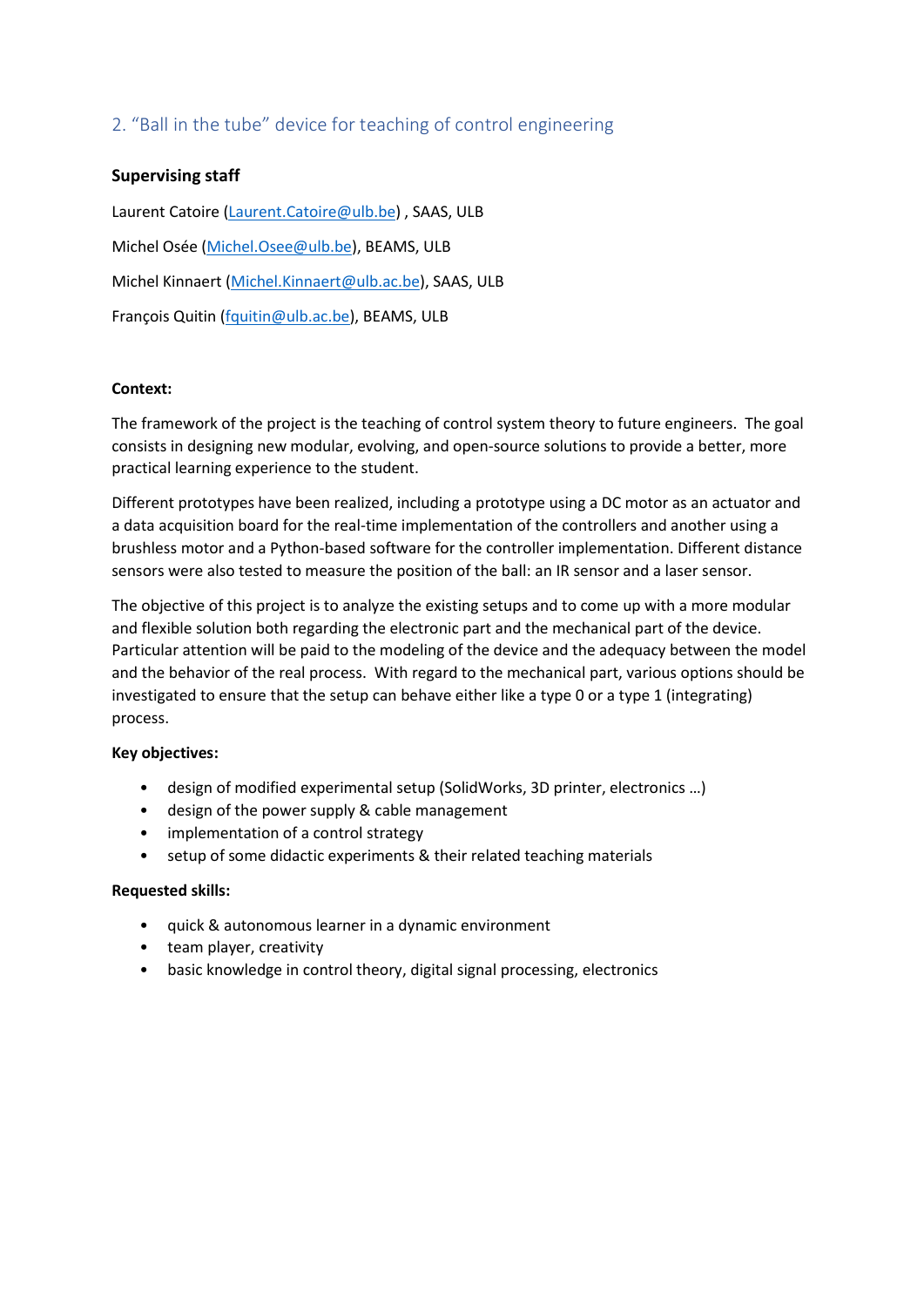### 3. Design of new didactic devices for teaching of control engineering

#### Supervising staff

Laurent Catoire (Laurent.Catoire@ulb.be), SAAS, ULB Michel Kinnaert (Michel.Kinnaert@ulb.be), SAAS, ULB

#### **Context**

The framework of the project is the teaching of control system theory to future engineers. The goal consists in designing new modular, evolving, and open-source solutions to provide a better, more practical learning experience to the student.

A set of didactic devices is under development including a self-balancing robot, a fluid mixer,…. The aim of this project consists in modifying/designing new features involving mechanical, electrical, as well as software parts in order to end up with a fully functional device that can be used both for teaching labs and for demos.

#### Key objectives:

- selection of the sensors/actuators
- design of the signal conditioning / acquisition stages
- design of the experimental setup (SolidWorks, 3D printer …)
- design of the power supply & cable management
- implementation of a control strategy (Arduino/C programming or Matlab/data-acquisition board)
- setup of some didactic experiments & their related teaching materials

#### Requested skills:

- quick & autonomous learner in a dynamic environment
- team player, creativity
- basic knowledge in control theory, digital signal processing, electronics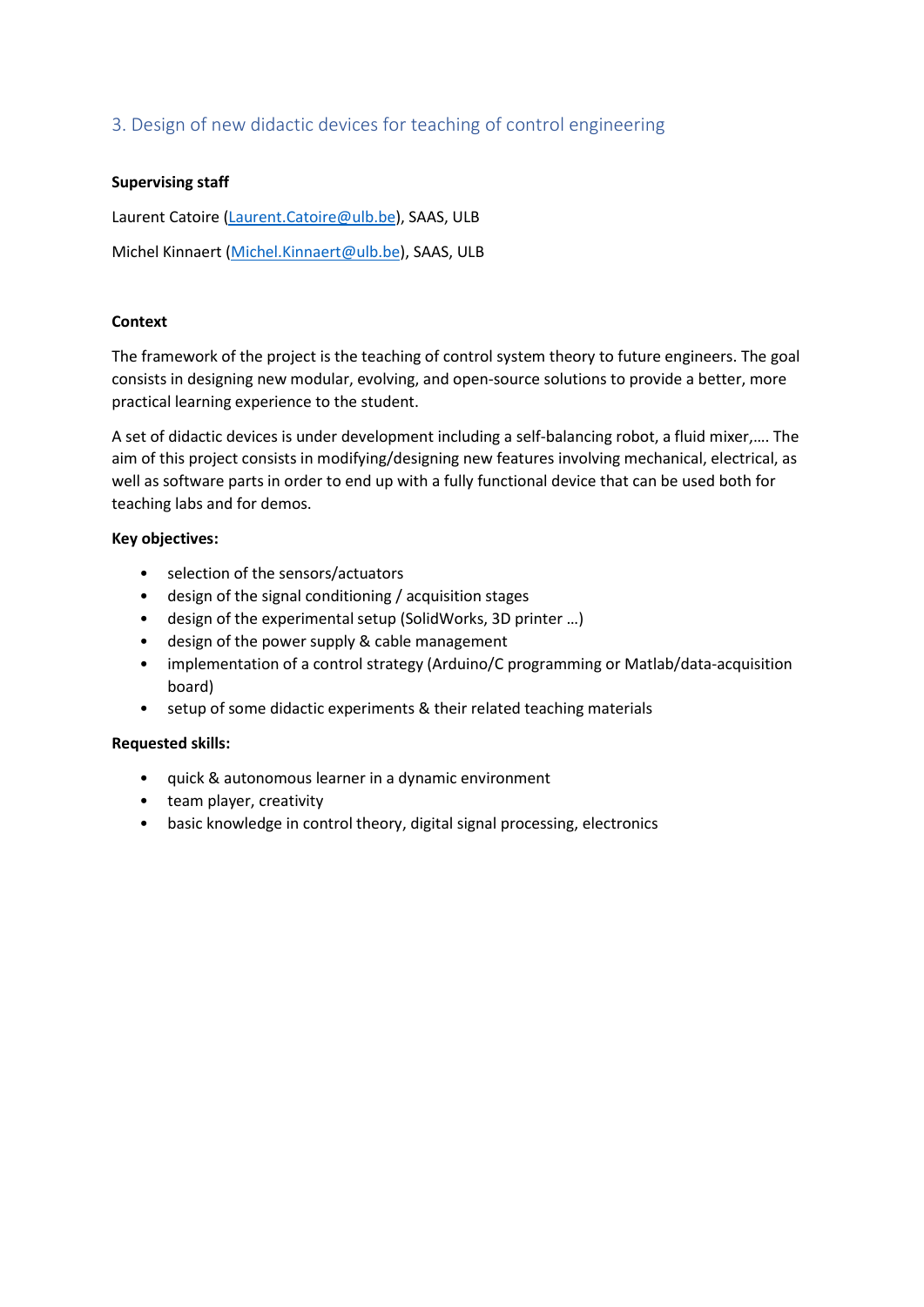4. Health monitoring of electromechanical actuators for the flight control surfaces of airplanes

#### Supervisors:

Benjamin Wauthiion, SAAS, ULB (Benjamin.Wauthion@ulb.ac.be) Michel Kinnaert, SAAS, ULB (Michel.Kinnaert@ulb.ac.be)

#### Context of the work

This work takes place in the framework of the MONISA project performed in collaboration with SABCA. In order to make aircraft lighter and hence reduce the kerosene consumption, the trend is to replace hydraulic actuators by electromechanical actuators (or EMAs). However, to keep the same level of availability and safety, EMAs must be equipped with a health monitoring (HM) system. The latter should be able to detect malfunctions at an early stage, and follow their evolution, in order to allow planning maintenance operations in due time. The monitoring system should have a small probability of false alarms in order not to affect the plane availability

The aim of this master thesis is to contribute to the development of such a health monitoring system by exploiting the in-flight data set and by developing estimation schemes accounting for state and parametric constraints.



Primary flight control

#### Work to be done

- 1. Getting acquaintance with the problem setting and the existing simulator of EMA
- 2. State of the art in data-based fault detection/isolation methods for EMAs and in the design of health monitoring systems based-on constrained state and parameter estimation
- 3. Determination of fault indicators on the basis of the in-flight phases using the state/parameter estimation.
- 4. Inclusion of constraints in the state/parameter estimation
- 5. Validation of the HM system resulting from steps 3 and 4 using data generated from the simulator and possibly from test-benches at SABCA.

#### Requested skills

Good understanding of control theory, programming skills in MATLAB/SIMULINK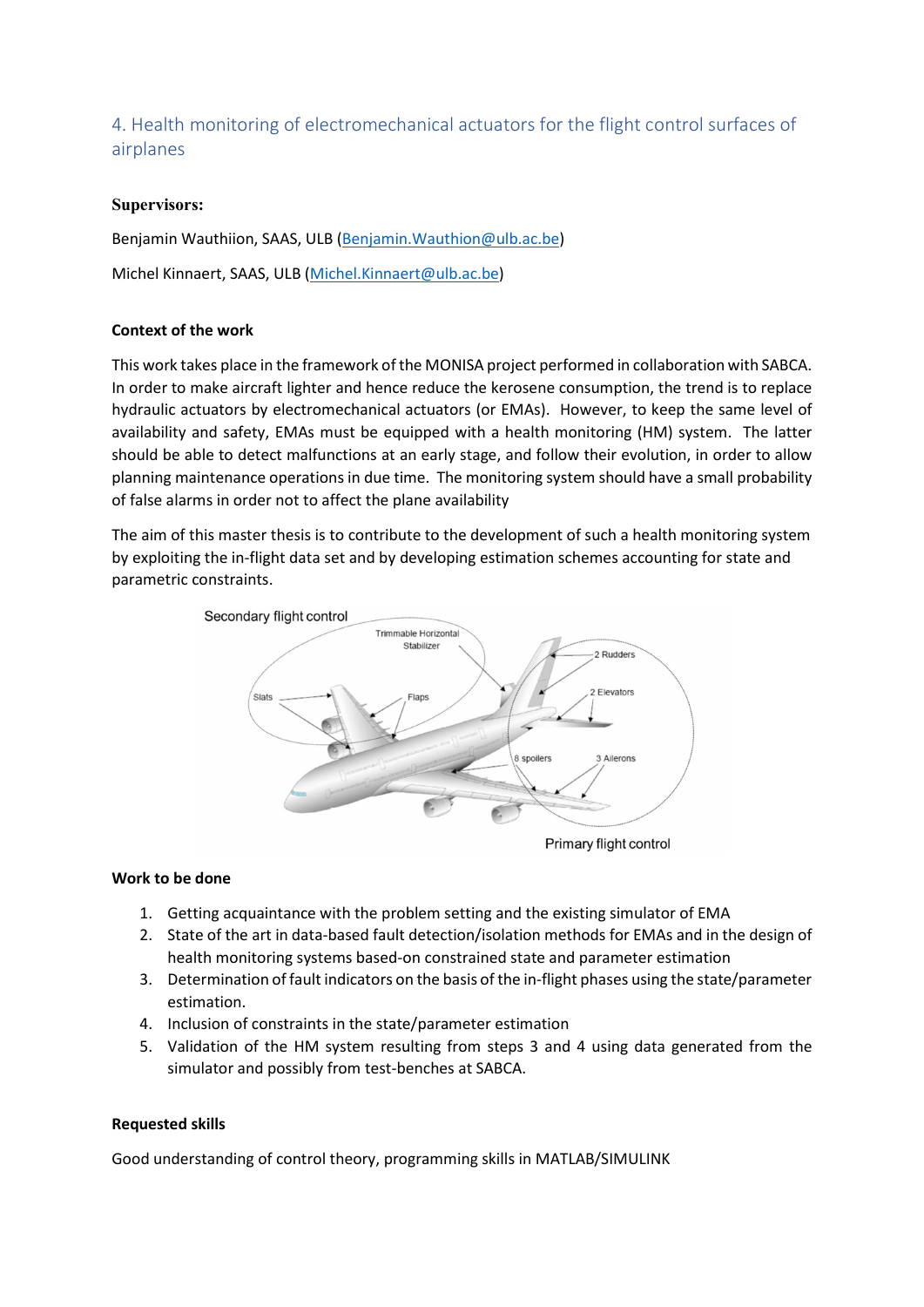5. Wind farm modeling with a view to dynamic grid simulations aimed at assessing frequency regulation strategies

#### Supervising team

Michel Kinnaert, SAAS, ULB, Michel.Kinnaert@ulb.ac.be Younes Oudich, SAAS, ULB, Younes.Oudich@ulb.be Pierre Henneaux, BEAMS, ULB, Pierre.Henneaux@ulb.be

#### **Context**

This master thesis takes place in the framework of the PhairywinD project which groups nine Belgian Universities and research institutions and aims at training a group of researchers able to address the present challenges in the offshore wind energy sector.

With the increased share of wind farms in the production of electricity, it is important to ensure that these wind farms can provide ancillary services. To assess this feature, dynamic simulations of the power grid are needed. Such simulations call for wind farm models that capture the effects of the variability of wind intensity and direction as well as different levels of wind penetration.

#### Problem statement

The goal of the work is to perform a comparative study and to adapt wind farm models to be used in the framework of dynamic grid simulations aimed at evaluating the effectiveness of frequency regulation strategies. Such models should include a statistical characterization of the variable performance of wind farms for providing a specified reference power. This variability with respect to wind intensity and direction is notably due to the different operating modes of the wind turbines and to the wake effects. It can be characterized by using the software FAST.Farm and TurbSim developed by the National Renewable Energy Lab (NREL) in the US. On the other hand, dynamic grid simulations are typically performed with software like Eurostag or Simscape Power Systems, and they use simplified wind farm models. The problem is to determine simple wind farm models that are sufficiently representative to cover the variable performance of wind farms when used in dynamic grid simulations and to be able to adjust them to a specific wind farm setting in a systematic way.

#### Work to be done

The student should

- 1. perform bibliographic research on wind farm models used in dynamic grid simulations
- 2. get familiar with the software FAST.Farm and TurbSim to simulate the aerodynamic power within a wind farm and characterize its variability
- 3. evaluate and possibly adapt simplified wind farm models for solving the above-mentioned problem. This calls for the development of a tuning methodology for each model based on point 2
- 4. compare the most effective models for assessing a given frequency regulation strategy for a simple grid fault scenario